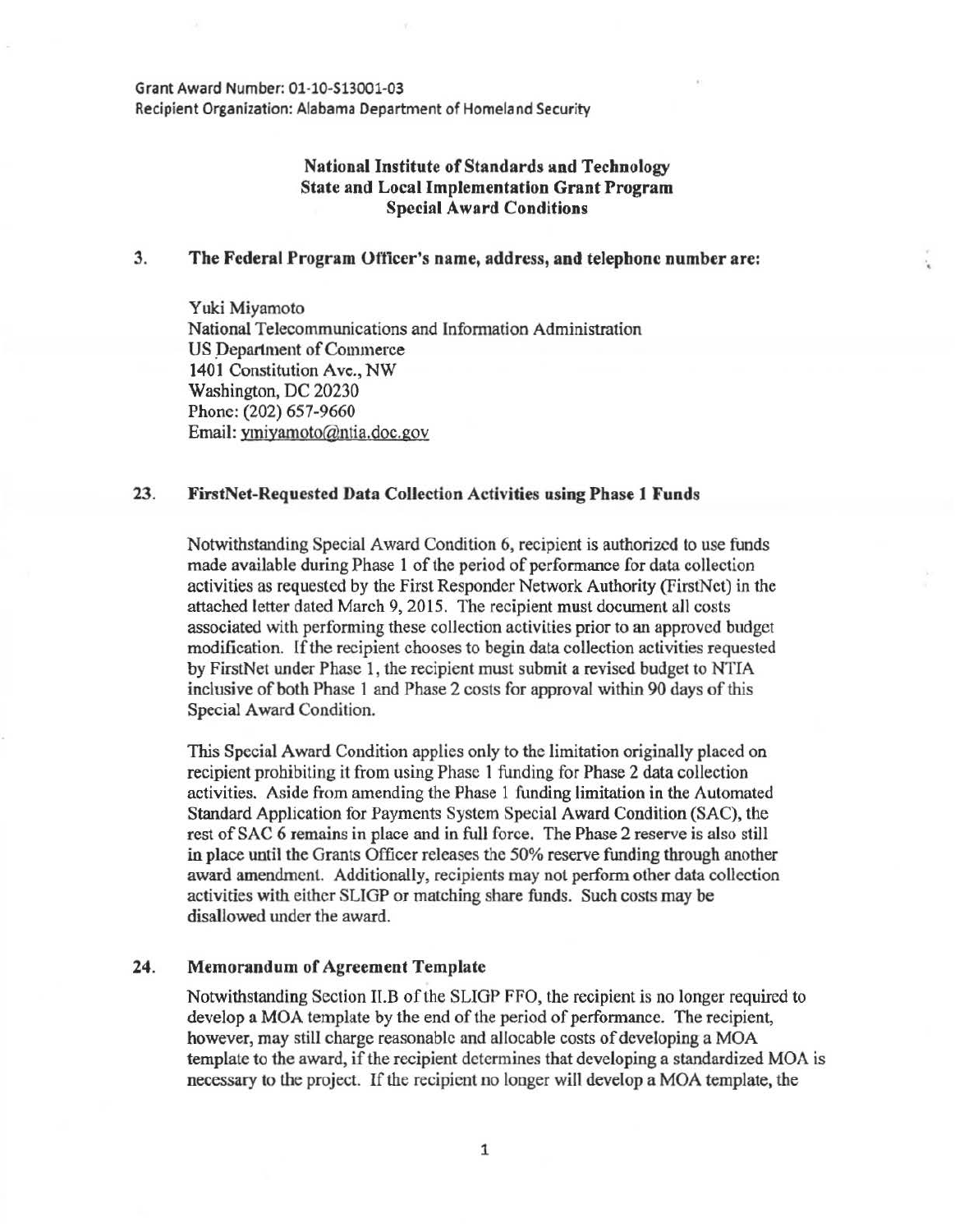# Grant Award Number: 01-10.513001-03

Recipient Organization: Alabama Department of Homeland Security

recipient should notify NTIA in writing. If a revised budget is necessary to move funds initially budgeted for the MOA template development to another object class category, it may be done at the same time as the revised budget for FirstNet-requested data collection activities is submitted.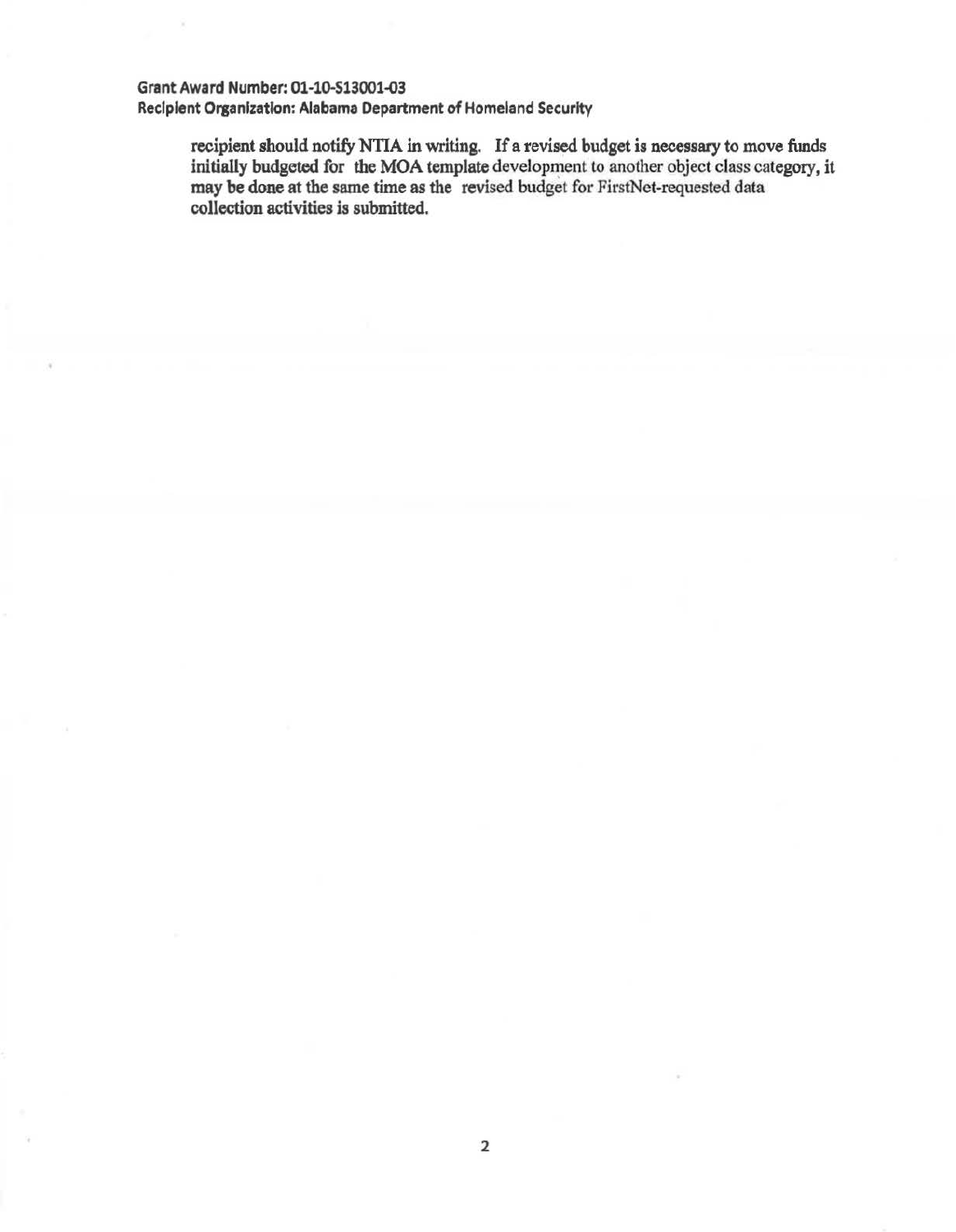

March 9, 201S

The Honorable Lawrence E. Strickling Assistant Secretary for Communications and Information U.S. Department of Commerce 1401 Constitution Avenue, N. W. Washington, D.C. 20230

RE: SLIGP Second Phase - Finalized Data Collection Elements

Dear Assistant Secretary Strickling:

The First Responder Network Authority (FirstNct) hns confirmed its approach to data collection for the second phase of the State and Local Implementation Grant Program (SLIOP) following meetings with, and the receipt of input from, the State Single Points of Contact (SPOCs). Based on the processes and anticipated timing for the development of the Comprehensive Network Solution(s) Request for Proposal and Slate Plans for building, operating, and deploying the nationwide public safety broadband network, along with the feedback from many SPOCs, FirstNet has concluded that the attached data collection elements are those that would be useful for the second phase of SLJGP and will pursue accordingly.

The attached data elements are intended to maximize the collection of stakeholder inputs for FirstNet's planning process to help shape the Nationwide Public Safety Broadband Network acquisition and ultimately the State Plans that are delivered to each Governor. In particular, FirstNet will request data from the States on five general topics:

- 1) Coverage desired coverage areas and deployment phases
- 2) Users and Operational Areas information on potential user base and their operational areas
- 3) Capacity Planning- infonnation on applications and data usage
- 4) Current Providers / Procurement information on current service providers, plans, and potential barriers to adoption
- 5) State Plan Decision -documentation of the process and potential barriers for State Plan decision-making

I thank you for your prompt attention to this matter and, as always, look forward to our ongoing partnership on SLIGP endeavors.

Sincerely

TJ Kennedy Acting Executive Director First Responder Network Authority

cc:\ Stephen Fletcher, Associate Administrator for Public Safety National Telecommunications and Information Administration